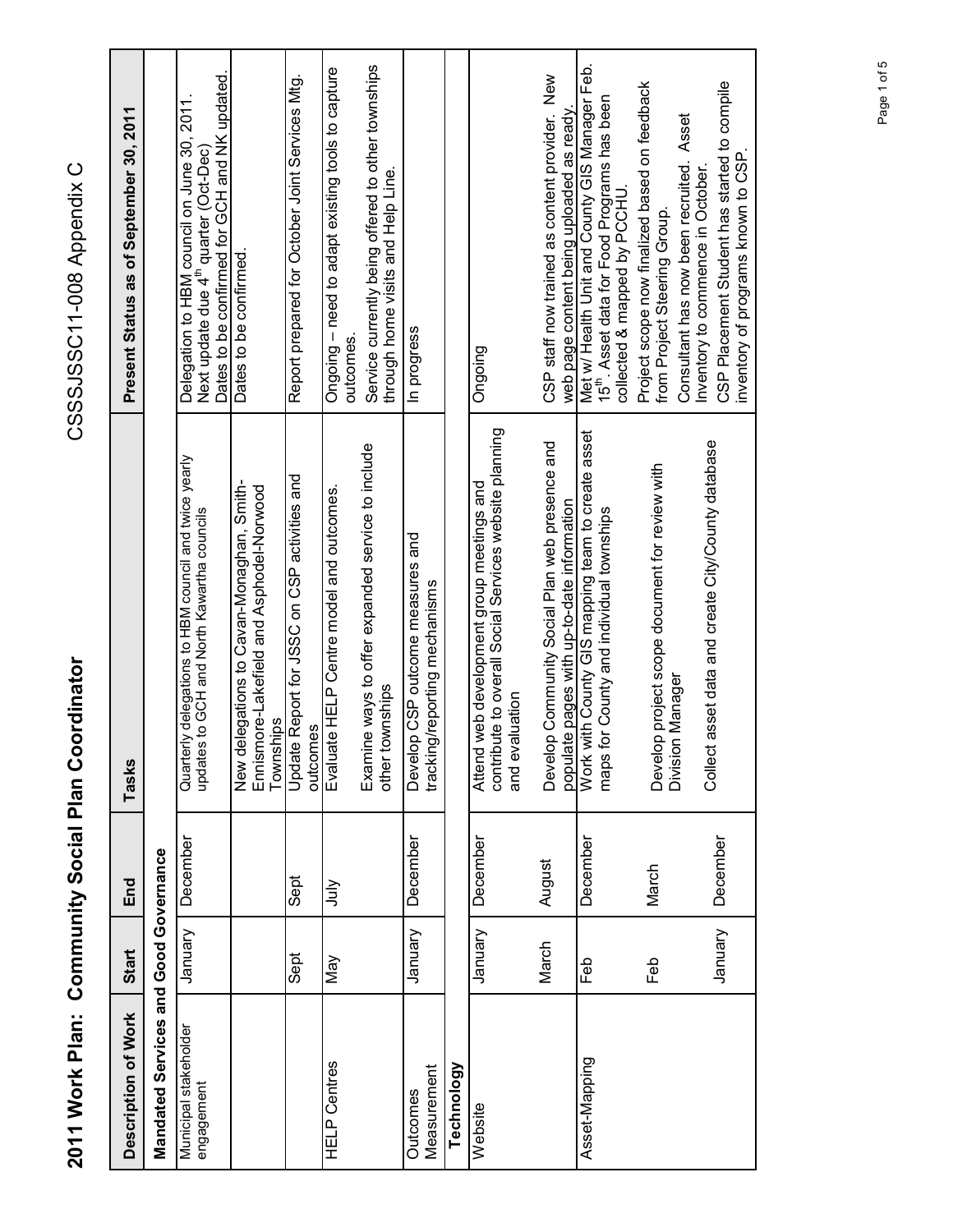**2011 Work Plan: Community Social Plan Coordinator** CSSSJSSC11-008 Appendix C 2011 Work Plan: Community Social Plan Coordinator

CSSSJSSC11-008 Appendix C

| Description of Work                           | Start    | End        | Tasks                                                                                                                                                                        | Present Status as of September 30, 2011                                                                                                         |
|-----------------------------------------------|----------|------------|------------------------------------------------------------------------------------------------------------------------------------------------------------------------------|-------------------------------------------------------------------------------------------------------------------------------------------------|
| <b>Community Partnerships</b>                 |          |            |                                                                                                                                                                              |                                                                                                                                                 |
| Coordination in County<br>Employment Services | Vienuary | December   | establishing and maintaining rural outreach locations.<br>the implementation of Employment Ontario<br>Service Transformation and service providers in<br>Support             | and Havelock with outreach by appointment to<br>Permanent satellite offices set up in Lakefield<br>Buckhorn, Millbrook, and Norwood             |
|                                               | March    | April-June | the Summer Jobs Service and Summer Jobs For Youth<br>Assist Employment Planning & Counselling to promote<br>programs to County employers and students                        | Ongoing referrals                                                                                                                               |
| United Way<br>Partnership                     |          |            | Attend United Way member agency meeting and give<br>presentation on Community Social Plan                                                                                    | On Hold - Due to staffing changes at UW                                                                                                         |
|                                               |          |            | Work with United Way and specific member agencies to<br>address identified needs and service gaps in the<br>Townships.                                                       | Ongoing through Service Provider consultations                                                                                                  |
| Development<br>Service Hub                    | Vienuary | December   | Work with SSLI Consultant, KPRDSB Outreach Officer<br>and Children's Services Manager to identify Children's<br>Planning Table and Ministry goals concerning the<br>project. | Established partnership with SSLI consultant to<br>Held Norwood service hub consultation May 27<br>explore potential for service hub in Norwood |
|                                               |          |            | Collaborate on establishing community service<br>hubs in Havelock and Norwood                                                                                                | Attended SSLI planning mtg. at HB Public<br>- next meeting to be held in Oct/Nov                                                                |
|                                               | January  | December   | to identify and reduce service overlap and<br>Service Provider Consultations in each<br>organizational sustainability<br>Facilitate<br>township<br>enhance                   | Attended Apsley School Hub consultation March<br>21 to explore expanded services through<br>Kawartha Childcare space<br>School May 2            |
| Funding Partnerships                          | January  | December   | Seek out funding sources to support the work of the CSP<br>and the Townships in addressing locally identified<br>priorities                                                  | Community Foundation grant received for<br>\$2991 to provide non-profit training and<br>volunteer recruitment in County                         |
|                                               |          |            | Assist with the completion of funding applications incl.<br>Healthy Communities project which addresses 3                                                                    | Board Bootcamp orientation to run October 5<br>and November 8                                                                                   |
|                                               | Feb      | December   | Sport; Healthy Eating; and Injury Prevention) through:--<br>community priorities (Physical Fitness, Recreation and<br>Fitness programs for youth and seniors                 | Healthy Communities grant approved for<br>\$17,038                                                                                              |
|                                               |          |            | in healthy child development for community<br>sport and recreation volunteers (HIGH FIVE quality<br>-Training                                                                | CSP Coordinating programs on behalf of<br>townships.                                                                                            |
|                                               |          |            | -Arts-based summer camp programs for children/youth<br>assurance)                                                                                                            | First HIGH FIVE training session set for October<br>29 in Norwood.                                                                              |
|                                               |          |            | -Collective kitchens for low-income residents of GCH<br>and HBM Townships                                                                                                    | Collective kitchens in Havelock (2) and<br>Buckhorn (1) full and meeting monthly.                                                               |

Page 2 of 5 Page 2 of 5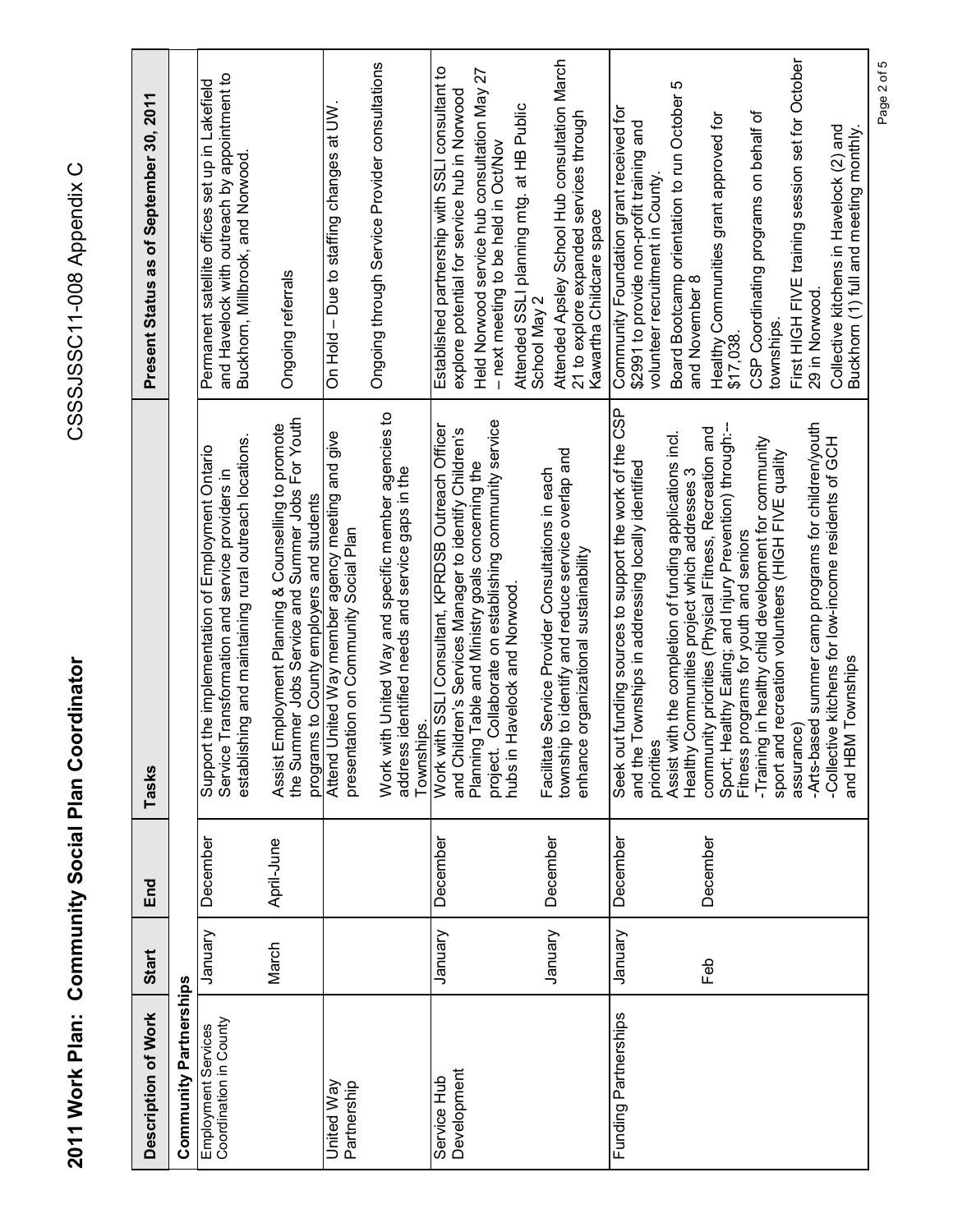| Description of Work                              | Start   | End       | Tasks                                                                                                                                                                                                | Present Status as of September 30, 2011                                                                              |
|--------------------------------------------------|---------|-----------|------------------------------------------------------------------------------------------------------------------------------------------------------------------------------------------------------|----------------------------------------------------------------------------------------------------------------------|
|                                                  |         |           | -Workshops for Seniors to prevent falls and make home<br>adaptations to maintain independence                                                                                                        | Arts-based programs for children and youth in<br>Havelock under development                                          |
|                                                  |         |           | LLNWA with needs assessment for off-reserve<br>Assist                                                                                                                                                | Falls prevention workshops under development<br>with PCCHU Injury Prevention team.                                   |
|                                                  | January | April     | indigenous population in Peterborough County so they<br>can secure Trillium Funding                                                                                                                  | recommendations made for organizational and<br>Needs assessment completed with<br>program development.               |
| Community Networks<br>and Information<br>Sharing | January | December  | Chair of Training and Capacity-Building Committee, with<br>a focus on education and skills development for service<br>Represent CSP on Immigration Partnership Council as<br>providers and employers | Ongoing – Planning underway for 2 <sup>nd</sup> "Together<br>We Prosper" Conference in November.                     |
|                                                  | Feb     | April     | Immigrant Housing and Transportation Worker position<br>Participate on Newcomer Community Liaison Project<br>Advisory Group to establish framework for new                                           | Complete                                                                                                             |
|                                                  | January | December  | Participate in Community Food Network as a rural liaison<br>and attend the Community Food Centre Rural<br>ctions sub-group meetings<br>Conne                                                         | Ongoing                                                                                                              |
|                                                  | April   | September | Foundation to plan curriculum for the 2011 Philanthropy<br>Participate in advisory group for the Community<br>Forum                                                                                  | Complete - Philanthropy forum to take place<br>November 15 <sup>th</sup> . CSP to give talk on rural<br>fundraising. |
| The People We Serve/Each Other                   |         |           |                                                                                                                                                                                                      |                                                                                                                      |
| Human Resources                                  | Vienuar | December  | meetings and rotated monthly inspections; follow up and<br>Joint Health and Safety Committee rep - quarterly<br>participate in any health and safety items                                           | Ongoing                                                                                                              |
|                                                  | Feb     | March     | Recruitment of CSP Facilitator maternity leave coverage                                                                                                                                              | Complete - Aleisha Sheehan appointed until<br>March 2012                                                             |
|                                                  | March   | Vay       | ims/services/advisory groups/councils/municipal<br>CSP Facilitator training and orientation to County<br>prograi<br>staff                                                                            | Complete                                                                                                             |

CSSSJSSC11-008 Appendix C **2011 Work Plan: Community Social Plan Coordinator** CSSSJSSC11-008 Appendix C

2011 Work Plan: Community Social Plan Coordinator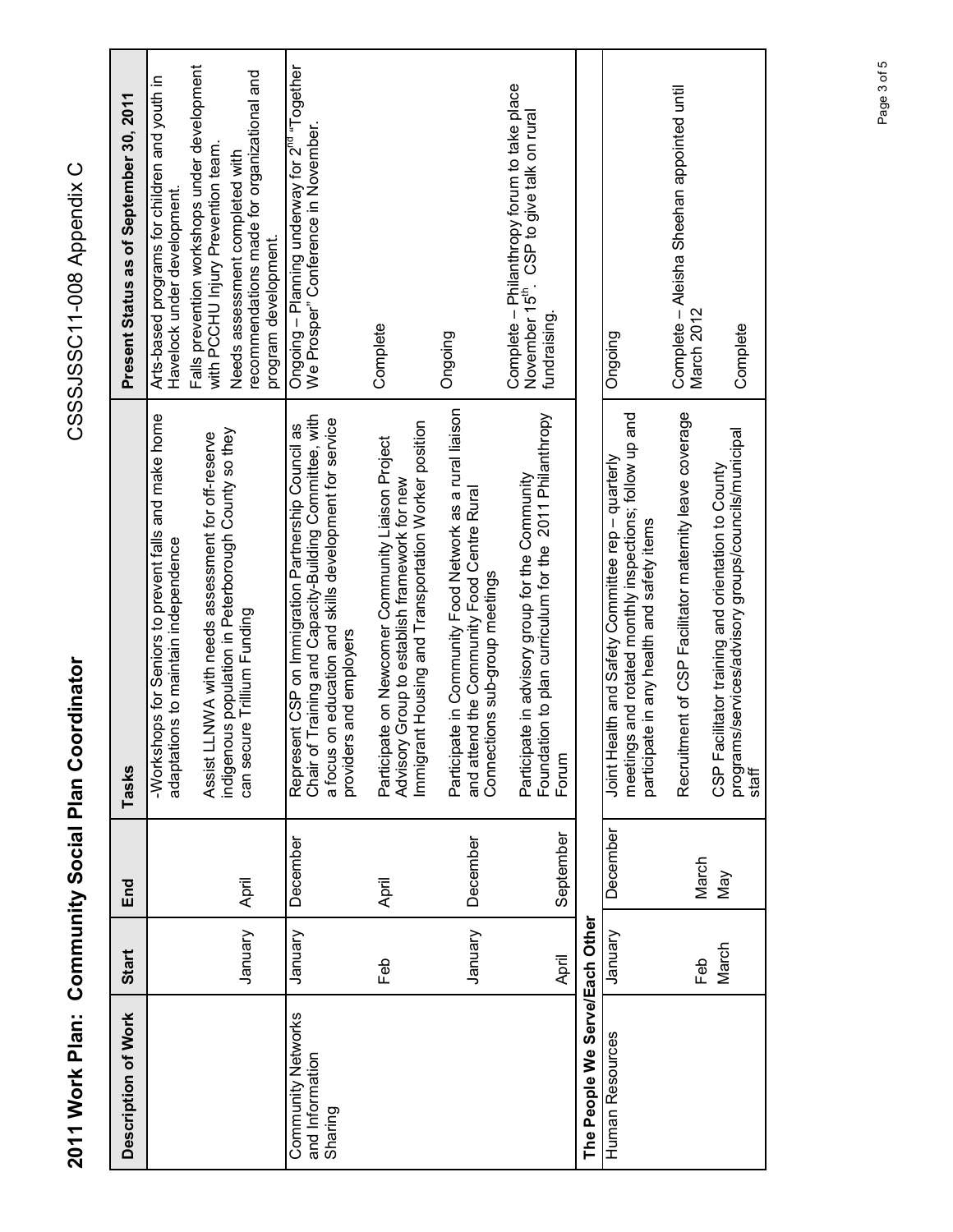| 2011 Work Plan:     |                 |                      | <b>Community Social Plan Coordinator</b>                                                                                                                      | CSSSJSSC11-008 Appenix C                                                                                                                                     |
|---------------------|-----------------|----------------------|---------------------------------------------------------------------------------------------------------------------------------------------------------------|--------------------------------------------------------------------------------------------------------------------------------------------------------------|
| Description of Work | Start           | End                  | Tasks                                                                                                                                                         | Present Status as of September 30, 2011                                                                                                                      |
| Seniors             | March           | December             | Facilitate the formation of a Seniors Planning Table in<br>collaboration with community partners and attend                                                   | In progress – first meeting held April 26                                                                                                                    |
|                     |                 |                      | stakeholder input on proposed web content for<br>quarterly meetings as City representative<br>Gather                                                          | Ongoing – website to be launched June 2 <sup>nd</sup> at<br>Seniors Summit                                                                                   |
|                     | Feb             | December             | City Seniors page and provide feedback/suggestions to<br>web content manager                                                                                  | Input gathered from PCCHU Injury Prevention<br>staff, Seniors Summit Cttee., CCAC partners,<br>etc.<br>e                                                     |
|                     | March           | June                 | Work with community partners to plan and implement a<br>follow-up Seniors Summit for June 2011                                                                | CSP presentation on May 24 <sup>th</sup> + ongoing<br>In progress – event to be held June 2 <sup>nd</sup>                                                    |
|                     | May/Jun         | December             | Give presentation on CSP and Municipal Seniors agenda<br>to CCAC Partners Advisory Group and attend meetings<br>3x per year                                   | attendance at mtgs. Next meeting to be<br>confirmed for Oct/Nov                                                                                              |
| Transportation      | March           | Nay                  | Facilitate a meeting of service providers offering<br>transportation programs in the City and County                                                          | Revised mtg. date to May 2011                                                                                                                                |
|                     | March           | June                 | of-town wheelchair transit for City residents who can not<br>Identify gaps and overlap. Develop plan to address out-<br>use Community Care Ageing-at-Home van | In progress                                                                                                                                                  |
|                     | March           | October              | integration or implementation of a pilot initiative similar to<br>Determine agency willingness to explore greater<br>that of Northumberland                   | In progress - to be addressed through Seniors<br>Planning Table                                                                                              |
| Youth               | January         | April                | Support renewal of HBM Youth Committee under<br>community leadership                                                                                          | Attended HBM Youth Committee mtgs. Jan/Feb<br>to support planning                                                                                            |
|                     | March           | December             | Work with Health Unit youth worker to identify funding<br>opportunities for programs related to addictions and<br>health in County<br>mental                  | organize Youth Summit on Mental Health for<br>Working w/ Ptbo. Drug Strategy Coord. to<br>Working w/ PCCHU, CMHA & partners to<br>establish County workshops |
|                     | Feb             | December             | Support Anglican Diocese youth workers (and TEACH<br>Centre) to develop a youth events program for<br>Spring/Summer/Fall in HBM                               | Met w/ youth workers Feb 16 <sup>th</sup> to discuss<br>program ideas<br>2011                                                                                |
|                     |                 |                      | Write Healthy Communities grant application and<br>implement project if funding is approved                                                                   | Application submitted. Further action pending<br>Arts Network/Debaj Theatre Workshops Feb.<br>approval.                                                      |
|                     | Vienuary<br>Feb | December<br>December | Facilitate the development of arts-based programs for<br>children and youth in the townships                                                                  | Working w/ HBM Arts Animator for after-<br>school/summer programs<br>22-27 <sup>th</sup> in City/County                                                      |

Page 4 of 5 Page 4 of 5